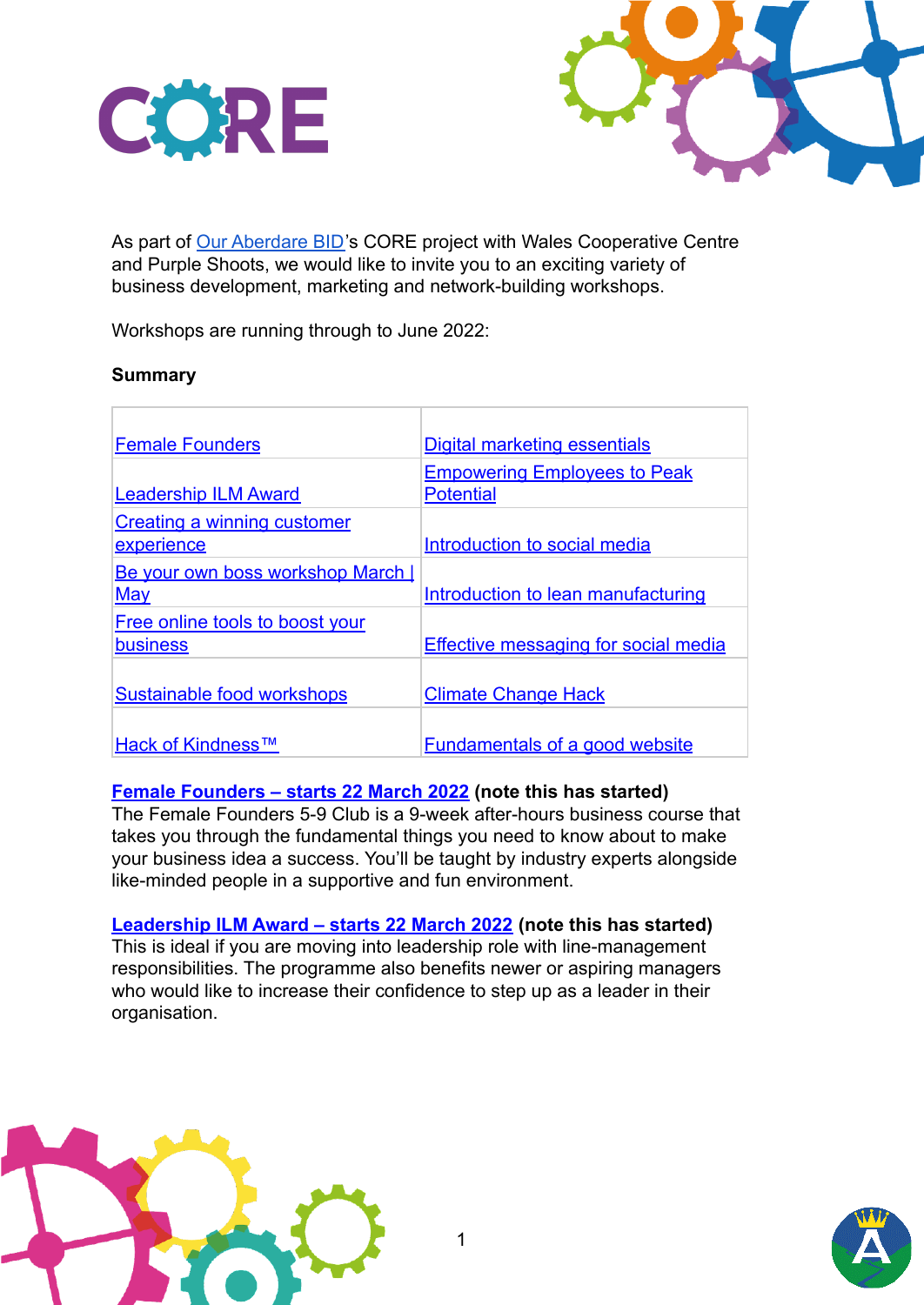



# **[Creating a winning customer experience – POSTPONED - NEW DATE](https://www.eventbrite.co.uk/e/creating-a-winning-customer-experience-tickets-293828548097) [TBC](https://www.eventbrite.co.uk/e/creating-a-winning-customer-experience-tickets-293828548097)**

Understanding who your customer is vital to ensuring your business operates as efficiently and profitably as possible, but with customer behaviour being so fluid – especially now – keeping focus on customers' needs is vital.

### **[Be your own boss workshop – 29 March 2022 \(09:30 – 13:30\)](https://www.eventbrite.co.uk/e/be-your-own-boss-workshop-gweithdy-bod-yn-fos-arnoch-chich-hun-tickets-277500530557)**

Do you think you could do better than your boss and want to go it alone? If you have considered running your own business, would like to develop a business idea and/or find out what support is available, join this workshop.

## **[Free online tools to boost your business – 01 April 2022 \(10:00 – 13:00\)](https://www.eventbrite.co.uk/e/free-online-tools-to-boost-your-business-tickets-276849703917)**

Join the Wales Co-operative Centre and Mark Oakman from WebAdept to explore a number of online tools you can use to boost the effectiveness of your digital marketing, whether you have a side hustle or a business already online.

## **[Sustainable food workshop: Food Pantries – 04 April 2022 \(09:45am –](https://www.eventbrite.co.uk/e/local-and-sustainable-food-workshops-gweithdai-bwyd-lleol-a-chynaliadwy-tickets-287943977187) [12:00\)](https://www.eventbrite.co.uk/e/local-and-sustainable-food-workshops-gweithdai-bwyd-lleol-a-chynaliadwy-tickets-287943977187)**

For aspiring business owners and food projects in Cynon Valley, this workshop will look at starting a food pantry and growing a sustainable food network by linking organisations, volunteers and foodbanks. Find out more about starting solo or becoming part of a network.

### **[Hack of Kindness™ – 07 April 2022 \(08.30 – 17:30\)](https://www.eventbrite.co.uk/e/rhondda-cynon-taf-hack-of-kindnesstm-tickets-260203444507)**

The special one-day event will bring people together to come up with creative ideas to begin to tackle some of the challenges on our doorsteps in sustainable ways and make a difference in your community.

### **[Digital marketing essentials – 08 April 2022 \(10:00 – 13:00\)](https://www.eventbrite.co.uk/e/digital-marketing-essentials-tickets-298031549387)**

Wherever you are on your journey, Mark Oakman/WebAdept will run through a variety of methods to help you create engaging, interactive and creative content across a number of digital website and social media platforms to attract customers.

### **[Empowering Employees to Peak Potential – starts 27 April 2022](https://www.eventbrite.co.uk/e/empowering-employees-to-peak-potential-e22p2-tickets-257036040717)**

This comprehensive, CMI-recognised qualification is ideal for new starters in their first three years within an organisation, with a focus on effective team working, time management, project management, the '5S' approach and Lean methodology.